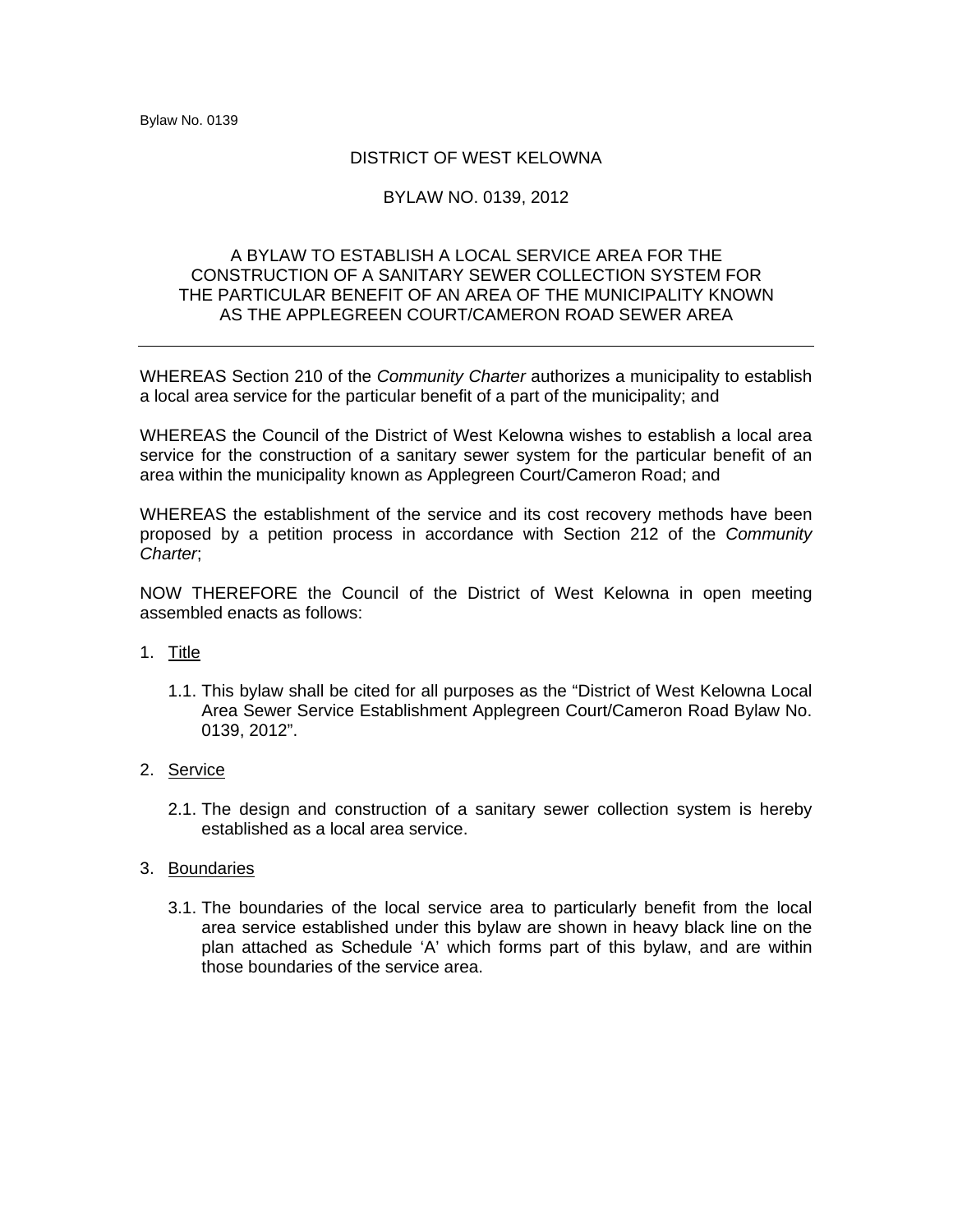## 4. Cost Recovery

- 4.1. The cost of designing and constructing the sanitary sewer collection system that is the subject of the local service area under this bylaw shall be recovered as follows:
	- 4.1.1. By way of a parcel tax under Division 4 of Part 7 of the *Community Charter* imposed only within the local service area on the basis of one or more of the following:
		- (a) A single amount for each parcel;
		- (b) The taxable area of the parcel;
		- (c) The taxable frontage of the parcel.

 $\overline{\phantom{a}}$  , which is a set of the contract of the contract of the contract of the contract of the contract of the contract of the contract of the contract of the contract of the contract of the contract of the contract

PASSED FIRST READING, FEBRUARY 28, 2012 PASSED SECOND READING, FEBRUARY 28, 2012 PASSED THIRD READING, FEBRUARY 28, 2012 ADOPTED, MARCH 13, 2012

'DOUG FINDLATER'

 $\overline{\phantom{a}}$  , which is a set of the contract of the contract of the contract of the contract of the contract of the contract of the contract of the contract of the contract of the contract of the contract of the contract MAYOR

'TRACEY BATTEN'

CITY CLERK